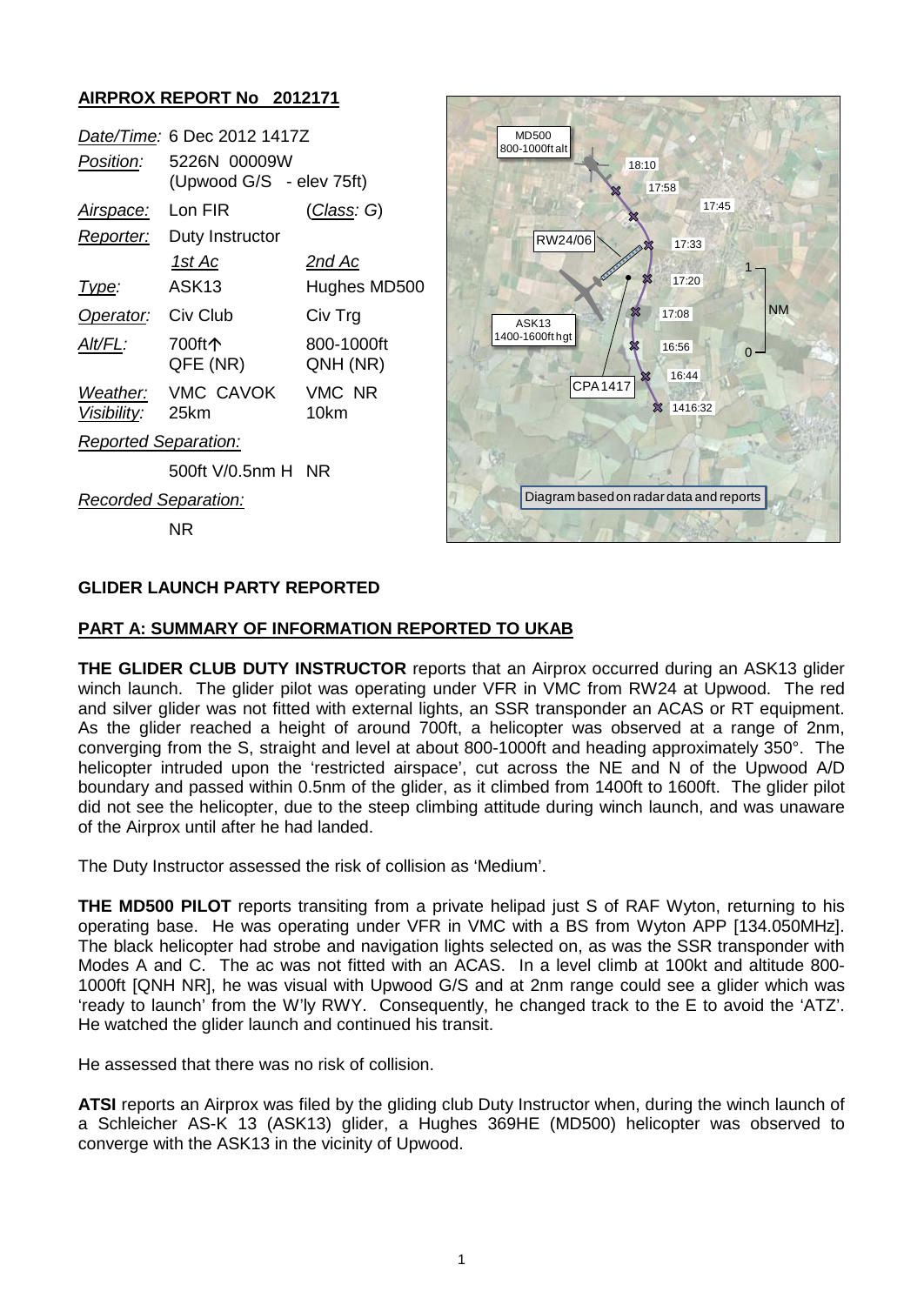#### **Background**

The ASK13 pilot was not in receipt of an ATS and was in the process of being launched from RW24 at Upwood. The MD500 had departed from a private site S of RAF Wyton for a VFR flight and was in receipt of a BS from Wyton APP [134.050MHz].

ATSI had access to the glider club duty instructor and helicopter pilot reports, recorded area surveillance and transcription of Wyton APP frequency. Meteorological information for Wyton was recorded as follows:

METAR EGUY 061350Z 19010KT CAVOK 01/M03 Q1012 BLU=

Glider Launching Sites are notified in the UK AIP, which states at ENR 1.1.5:

'5.1 Glider Launching Sites

5.1.1 Glider launching may take place from designated sites which are regarded as aerodromes. The sites are listed at ENR 5.5. Where launching takes place within the Aerodrome Traffic Zone of an aerodrome listed within the AD section, details are also shown at AD 2 and AD 3.

5.1.2 Gliders may be launched by towing aircraft, or by winch and cable or ground tow up to a height of 2000 ft agl. At a few sites the height of 2000 ft may be exceeded (see paragraph 5.3).

5.1.3 Sites are listed primarily to identify hazards to other airspace users and listing does not imply any right for a glider or powered aircraft to use the sites.'

Upwood, situated in Class G uncontrolled airspace 4.8nm N of Wyton (see Figure 1), is listed in ENR 5.5 as follows:

| Designation                   | Vertical      | Remarks                     |
|-------------------------------|---------------|-----------------------------|
| Lateral Limits                | _imits        | <b>Activity Times</b>       |
| <b>Upwood, Cambs (AD) (W)</b> | $2000$ ft agl | ! <b>Hours:</b> HJ.         |
| 522612N 0000836W              |               | Site elevation: 75 ft amsl. |

[UKAB Note(1): (W) denotes Winch/Ground Tow launch.]



Figure 1: VFR 1:250.000 (2012)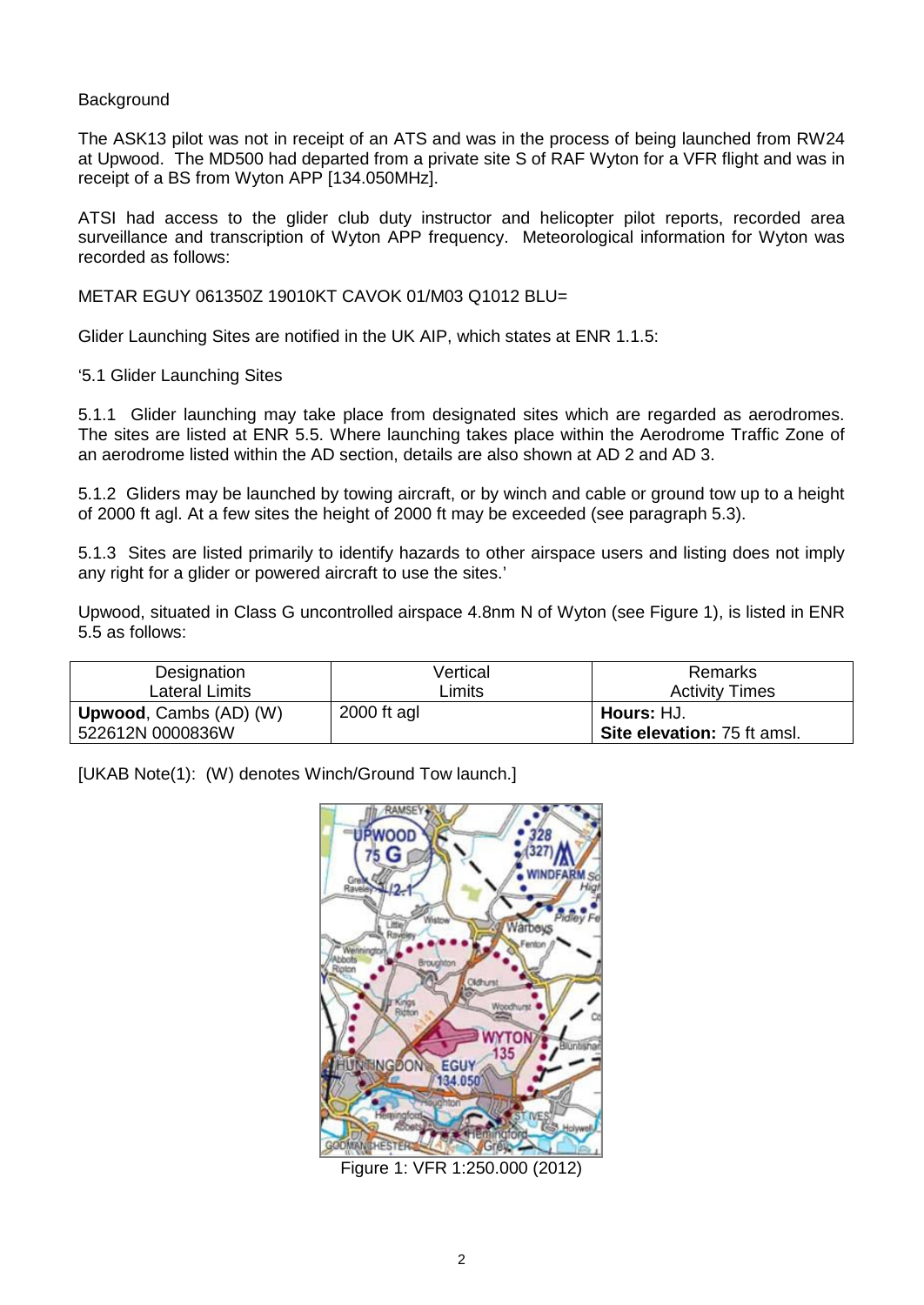[UKAB Note(2): The 1nm radius circle around a G/S, as shown on VFR charts, does not denote any form of controlled or regulated airspace. Upwood G/S, as shown above in Figure 1, does not have an associated ATZ; the circle is printed only to highlight the presence of the G/S to other airspace users.

UKAB Note(3): A G/S is classified as an A/D in the UK AIP and RoA Rule 12 (Flight in the vicinity of an aerodrome) therefore applies:

… a flying machine, glider or airship flying in the vicinity of what the commander of the aircraft knows, or ought reasonably to know, to be an aerodrome shall conform to the pattern of traffic formed by other aircraft intending to land at that aerodrome or keep clear of the airspace in which the pattern is formed; …]

#### Factual History

At 1413:30 the MD500 pilot called Wyton APP, stating that he had just lifted from a site about ¼nm S of Wyton RW27 threshold. Permission was given to transit along the A/D E boundary. Wyton APP informed the MD500 pilot that he would be in receipt of a BS and the Chatham RPS, 1007hPa, was passed.

Swanwick Multi Radar Tracking (MRT) first detected the MD500 at 1413:48, 1.4nm E of Wyton. The MD500 pilot flew on a NW, then NNW track; no Mode C level information was detected. At 1416:00 Wyton APP requested that the MD500 pilot report leaving the frequency. This request was made twice with no reply. Shortly after, at 1416:30, Wyton APP informed another departure that Upwood gliding site was 'now' active. At 1417:40 Wyton APP broadcast that Upwood G/S was notified as active.

Figure 2 below shows the Swanwick MRT surveillance picture at 1417:49; the large cross denotes the Upwood RW06 threshold and the horizontal line shows ½nm range. The MD500 was displaying Mode A code 7000, with no Mode C; the ASK13 was not visible on the surveillance recording. Each track history update represents 4sec in time.



Figure 2: Swanwick MRT 1417:49

The ground reporter's estimate of the MD500's level was given as 800-1000ft above RWY height. The MD500 pilot reported his ac's altitude as 800-1000ft. The ground reporter's account describes the ASK13 as being at 700ft when the MD500 was first observed converging from the S. The MD500 pilot reported observing the ASK13 on the ground, ready for launch.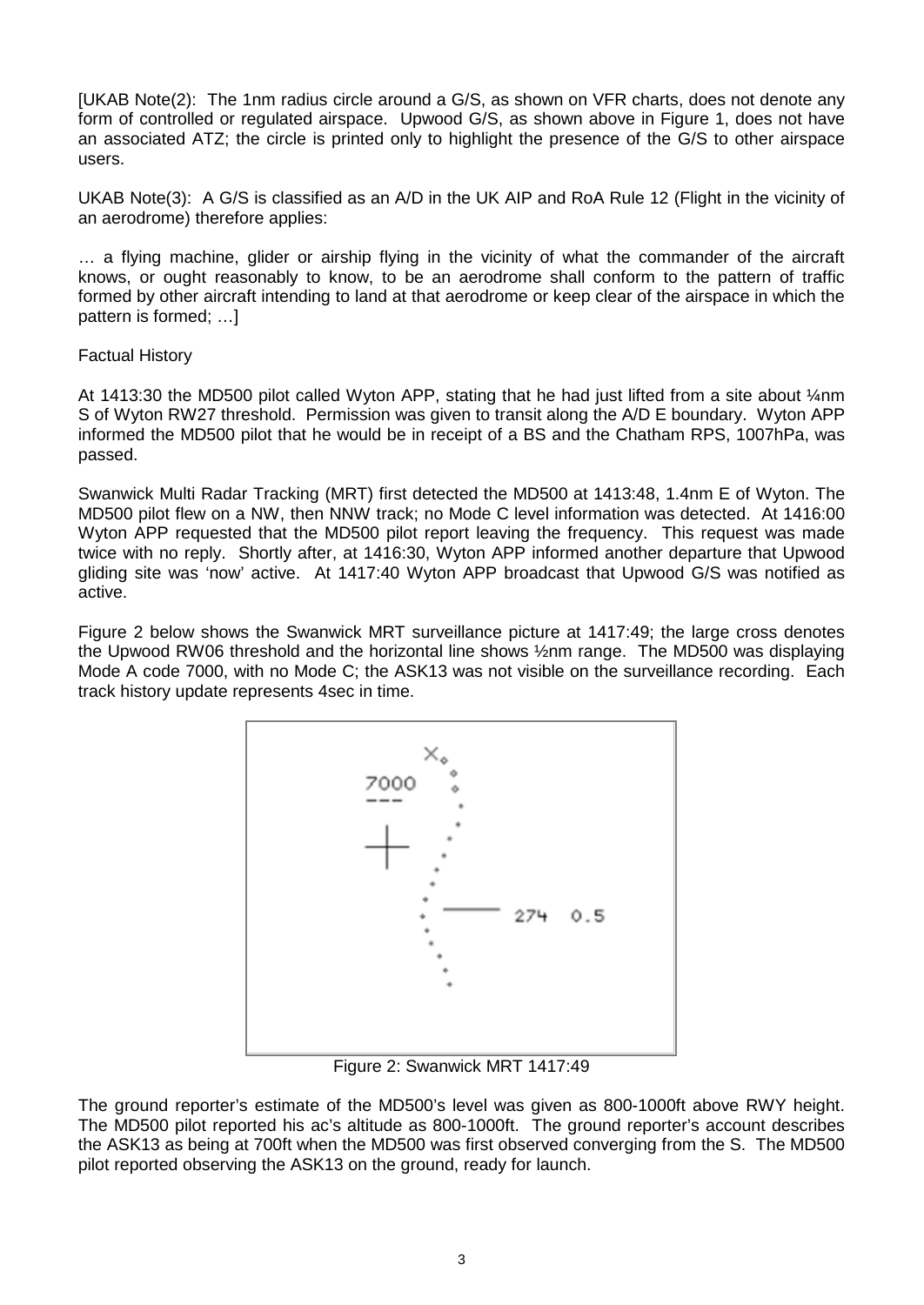At 1418:30, Wyton APP called the MD500 pilot using callsign only; he reported 'clear' and thanked Wyton APP for the transit. The MD500 pilot was instructed to free-call en-route.

#### Analysis

The gliding site at Upwood is notified in the AIP in order to identify it as a hazard to other airspace users. No airspace restrictions exist in the vicinity of Upwood. The radar recording shows that the MD500 was initially on a course to cross the upwind end of RW24. Interpretation of the track history shows that at 1417:09 the MD500 pilot initiated a R turn, less than 1nm from the G/S. This was 31sec before Wyton APP made the general broadcast regarding Upwood activity but subsequent to the first mention of gliding activity on the frequency at 1416:30. The MD500 pilot stated in his report that he was visual with the glider on the ground. This assimilation may have been supplemented by the mention of gliding activity on the frequency in use. It is not known to this investigation whether or not the MD500 pilot's pre-departure route planning had accounted for the possibility of activity at Upwood. The controller's first mention of Upwood indicates that activity had just been notified to Wyton: 'now'.

Under a BS pilots can expect to receive information and advice useful for the safe and efficient conduct of their flight. This may include information such as general airspace activity information. No form of flight path monitoring or TI should be expected under a BS and pilots remain wholly responsible for the avoidance of collision.

#### **Conclusion**

An Airprox was reported when an MD500 was observed converging with an ASK13 in the process of being winch launched from Upwood RW24. Surveillance information was insufficient to determine the exact proximity of the two ac. The MD500 pilot, previously on a track to cross the RW06 threshold, was observed to amend his course when within 1nm of the G/S. The MD500 pilot may have amended the ac's course upon hearing reference to gliding activity at Upwood on the frequency in use.

## **PART B: SUMMARY OF THE BOARD'S DISCUSSIONS**

Information available included reports from the glider club DI, the helicopter pilot, radar photographs/video recordings and reports from the appropriate ATC authority.

The Board initially considered the actions of the glider pilot and concluded that he was operating normally from a promulgated and active G/S. The glider launch party had seen the helicopter after the winch launch had commenced and had one option available to affect deconfliction, to abort the launch, but with associated high risk to the glider pilot. Turning to the MD500 pilot's actions, pilot Members were unanimous in their opinion that his transit did not appear to take sufficient account of the G/S location. The radar recording showed his intended track crossing the upwind end of RW24 but then deviating to the R when less than 1nm from the G/S, as he saw the glider 'ready to launch'. His subsequent track took him adjacent to the RW24 threshold, which, if an ATZ had existed at Upwood as he thought, would have been well inside it without establishing RT contact prior to entry. Board Members emphasised that he would have been well advised to remain clear of the G/S, and the pattern formed by ac intending to land, on the 'fail-safe' basis that this undemanding plan would have afforded a measure of deconfliction from ac he might not see. The CAA Flt Ops Advisor stated that impact with the steel cable used for winch launching would most likely cause loss of control of a helicopter.

In summary, the Board agreed that the MD500 pilot had been unwise to plan to overfly a promulgated G/S below the maximum altitude of the winch cable, relying for deconfliction on his ability to see any gliders launching or in the circuit pattern. In the event, however, there was only one glider airborne and the MD500 pilot saw it in good time to avoid it by a safe margin but not without causing the launch party concern.